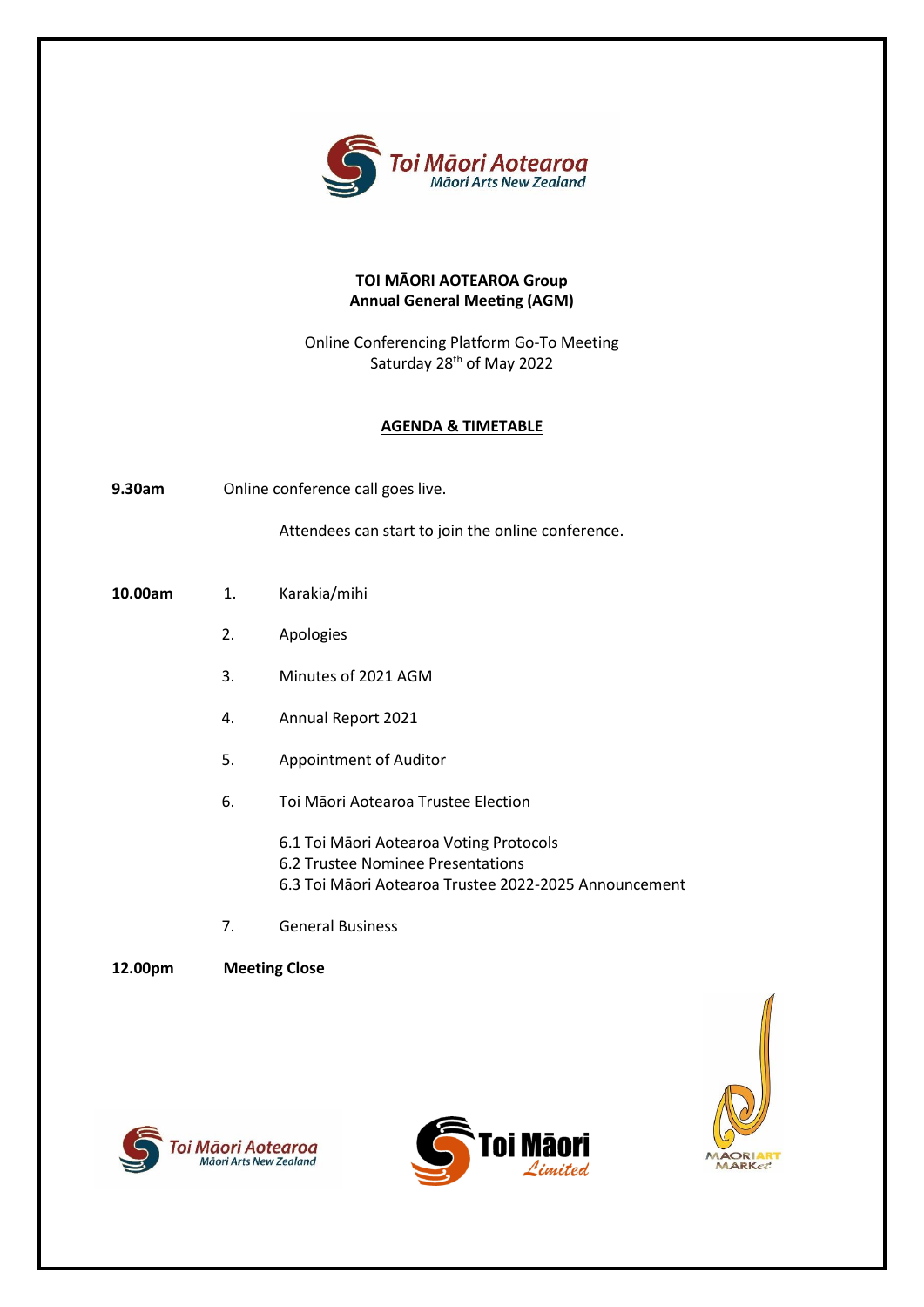

# **TOI MĀORI AOTEAROA GROUP Annual General Meeting**

Minutes of the Annual General Meeting held via the online conferencing platform Go-To-Meeting on Saturday 15 May 2021, scheduled for 10.00 am

## **PRESENT:**

## **Toi Māori Aotearoa Board of Trustees**

Trevor Maxwell, Chairman, Toi Māori Aotearoa Tracey Morgan, Deputy Chair, Toi Māori Aotearoa Tā Derek Lardelli, Te Pūkonohi, Toi Māori Aotearoa, Chair - Te Uhi a Mataora Robert Gabel, Chair – Audit and Risk Committee, Chair – Toi Māori Limited, Chair - Ngā Waka Federation Ranui Ngarimu, Trustee, Toi Māori Aotearoa, Te Kāhui Whiritoi James George, Trustee, Toi Māori Aotearoa, Te Hā o Ngā Kaituhi Māori

# **IN ATTENDANCE:**

## **Toi Māori Aotearoa Staff**

Tamahou Temara, General Manager (GM) Mayet Regala Rigg, Business Services Manager (BSM) Anna-Marie White, Strategic Advisor (SA) Edgardo Tabios, Digital Co-ordinator (DC) Arawhita Christie, Māori Art Intern (MAI)

## **Artform Committee Members**

Regan Balzer, Te Ātinga Gabrielle Belz, Te Ātinga Chris Bryant-Toi, Te Ātinga Lady Rose Gould-Lardelli, Te Uhi a Mataora, Director Toi Maori Market Limited Toni Huata, Pūatatangi Wenarata Kingi – Te Hā o Ngā Pou Kaituhi Māori

## **Invited Guests**

Garry Nicholas, Trustee, Te Māori Manaaki Taonga Trust Haniko Te Kurapa, Creative New Zealand Rim D. Paul

**Meeting opened at 10 am**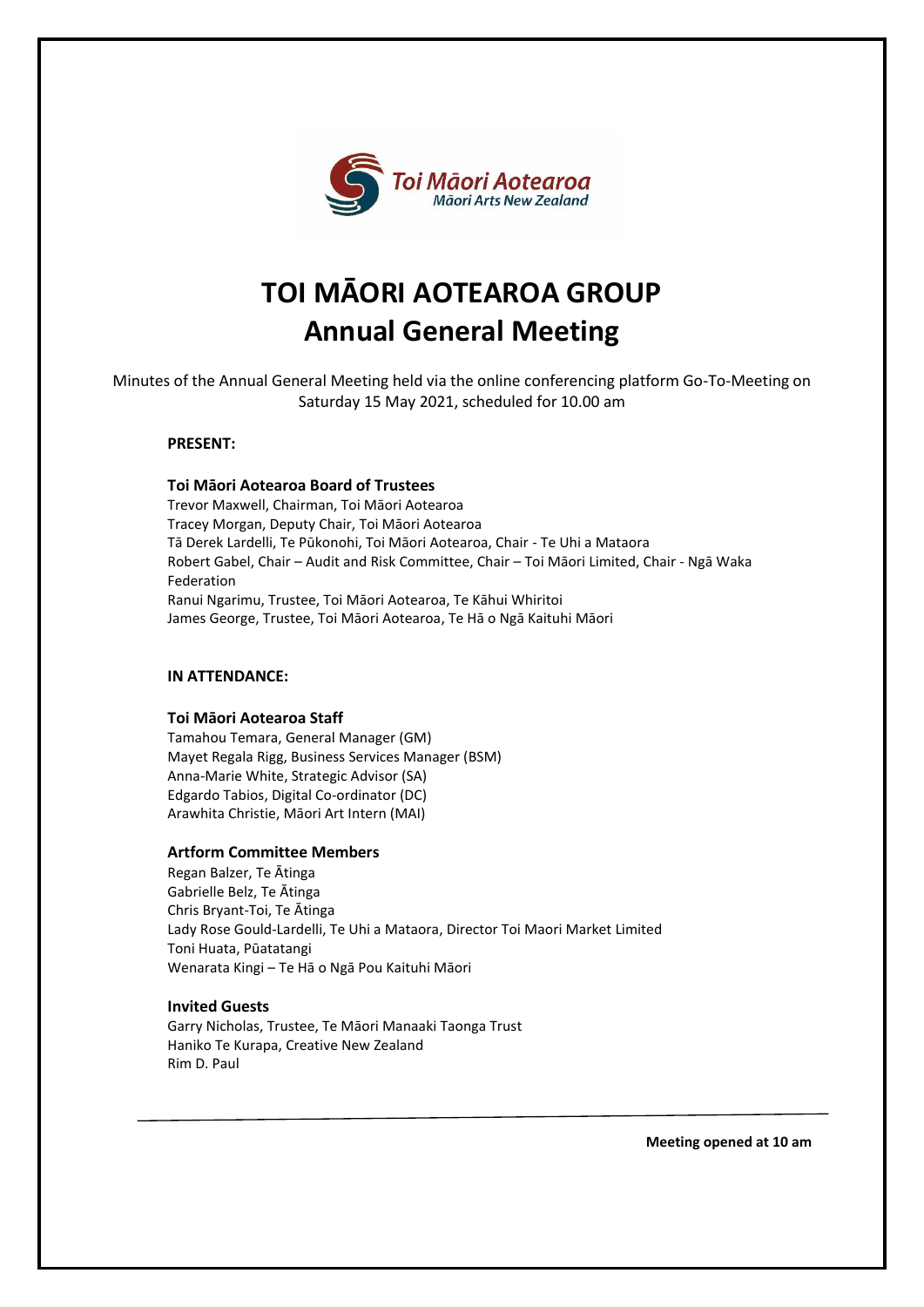## **KARAKIA/MIHI**

The meeting was opened with karakia timatanga by Robert Gabel

The Chairman, Trevor Maxwell, acknowledged Robert Gabel for his karakia and welcomed everyone to the second online Toi Māori Aotearoa Annual General Meeting.

#### **1. ONLINE PLATFORM PROTOCOLS**

The Chair invited TMA Acting General Manager, T. Temara to state the Online Platform Protocols which were circulated before the AGM and advised attendees that the meeting would be recorded and archived. The online chat function was also introduced, which enables group and private notes to be sent during the meeting.

## **2. APOLOGIES**

The Chairman called for apologies to be given by the TMA SA, A. White.

Margaret Aull, Te Ātinga Paula Carr, Creative New Zealand Roger Drummond, Legal and Business Advisor, Gibson Sheat Rutene Gabel, Ngā Waka Federation Joe Harawira, He Awhi Tikanga Ruth Port, Te Roopu Raranga Whatu o Aotearoa Paula Rigby, Te Roopu Raranga Whatu o Aotearoa Gail Richards, Toi Ngā Puhi Rebecca Toki, Māori Art Intern (MAI Programme)/Toi Ngā Puhi Dorothy Waetford, Te Ātinga Christina Hurihia Wirihana, Te Kahui Whiritoi

**RESOLVED:** That the apologies be received and accepted.

**MOVED:** T. Maxwell / T. Morgan **Carried**

## **3. MINUTES OF LAST ANNUAL GENERAL MEETING – 20 June 2020**

## **3.1 TOI MĀORI AOTEAROA (TMA)**

**3.1.1 Receipt**

**RESOLVED:** That the Minutes of the previous Toi Māori Aotearoa Group Annual General Meeting dated 20 June 2020 be received.

> **MOVED:** T. Maxwell / D. Lardelli **Carried**

Minutes of TMA Group Annual General Meeting 2021 2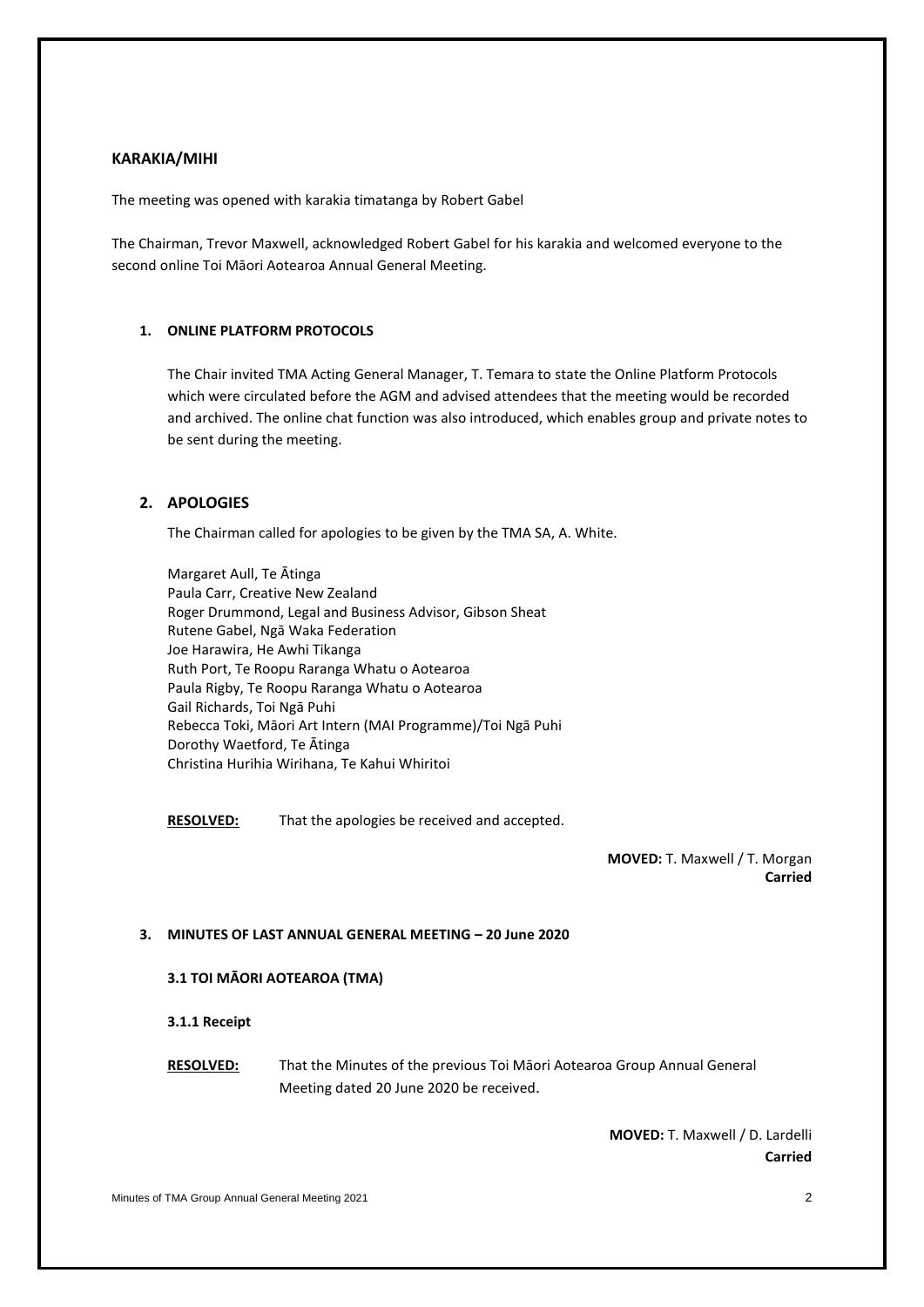#### **3.1.2 Confirmation and signing**

**RESOLVED:** That the Minutes of the previous Toi Māori Aotearoa Group Annual General Meeting dated 20 June 2020 are accepted as true and correct.

> **MOVED:** R. Ngarimu / J. George **Carried**

## **4. ANNUAL REPORT 2020**

#### **4.1 Chairperson's Report**

The Chairperson read his report and thanked the staff for the work they have done through the year and the presentation of the Annual Report.

**RESOLVED:** That the Chairperson's 2020 Annual Report be received.

**MOVED:** T. Maxwell / R. Ngarimu **Carried**

#### **4.2 Acting General Manager's Report**

The Acting General Manager read his report. G. Nicholas acknowledged the support of the Board and the national network during 2020.

**RESOLVED:** That the Acting General Manager's report be received.

**MOVED:** T. Temara / R. Gabel **Carried**

#### **4.3 Financial Performance Report**

TMA BSM, M. Regala Rigg presented the Annual Financial Performance Report including the Audit Report for the three entities, Toi Māori Aotearoa Trust, Toi Māori Limited and Toi Māori Market Limited, comprising the Toi Māori Group.

TMA Group Statement of Financial Performance 2020:

| Revenue:            | \$796,028 |
|---------------------|-----------|
| Expenses:           | \$796,465 |
| <b>Net Deficit:</b> | \$437     |

TMA Group Statement of Financial Position 2020: **Current Assets:** \$1,411,070 and

| <b>Current Liabilities:</b> | \$257,179   |
|-----------------------------|-------------|
| <b>Working Capital:</b>     | \$1,153,891 |
| <b>Non-Current Assets:</b>  | \$287,001   |
| Net assets:                 | \$1,440,892 |
| Equity:                     | \$1,440,892 |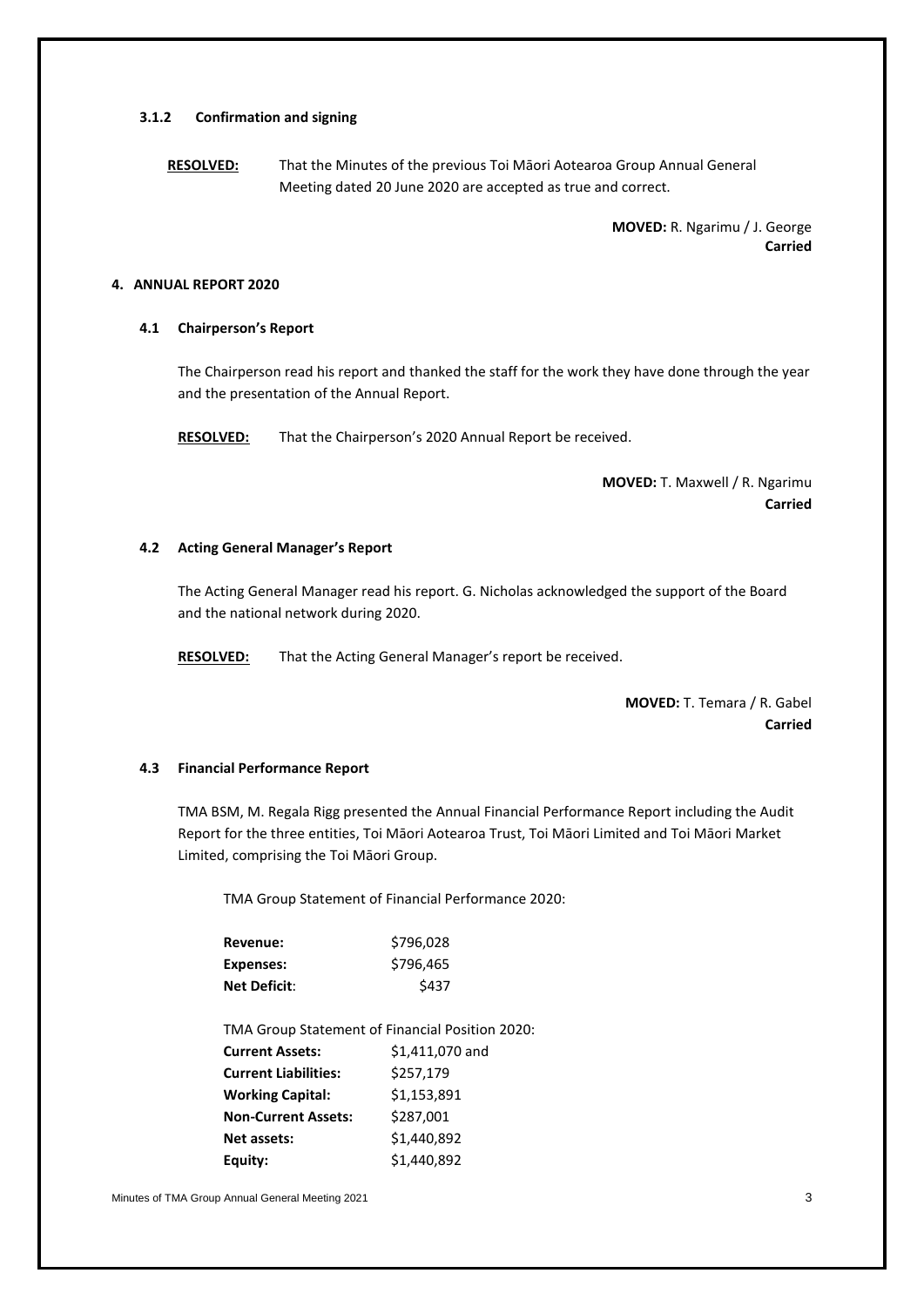The BSM noted that Current Liabilities include \$142,000 of unused Creative New Zealand grants allocated to unrealised projects due to the impacts of COVID-19.

The BSM noted that TMA received a good Auditor's report for the year ended 31 December 2020.

Chair of Audit and Risk, R. Gabel reported that the Toi Māori Aotearoa Group is presenting a strong position from a financial perspective with the working capital ratio of 5:49.

R. Gabel acknowledged the work of the BSM and her team on their financial administration and preparation of these reports.

R. Gabel also recognised the impact of low interest rates on long-term deposits and indicated that a higher-yield investment strategy would be scoped in 2021.

**RESOLVED:** That the Annual Report and Annual Performance Report together with the Audit Reports for the year ended 31 December 2020 be accepted

> **Moved:** G. Belz / R.D. Paul **Carried**

#### **5. APPOINTMENT OF AUDITORS**

**RESOLVED:** That Jefferies, Nock & Associates Chartered Accountants be appointed as auditors for TMA Group for 2021.

> **Moved:** R. Gabel / T. Morgan **Carried**

#### **6. TMA TRUSTEE NOMINATIONS 2021– 2024**

The Chair invited the Acting General Manager, T. Temara, to outline the protocol for the nominee presentations and the voting process. The AGM acknowledged the receipt of the single nomination of Tā Derek Lardelli from He Awhi Tikanga and Ngā Waka Federation.

The Chair recommended that the unopposed nomination of Tā Derek Lardelli to the Board for 2021- 2024 is accepted.

**RESOLVED:** Tā Derek Lardelli is appointed to the Board of Toi Māori Aotearoa.

**Moved:** W. Kingi / R. Balzer **Carried**

**RECOMMENDATION:** The Acting General recommended that Trustees consider secondments to the seventh Board position at the next Trustees meeting to be held on Friday 30 July 2020.